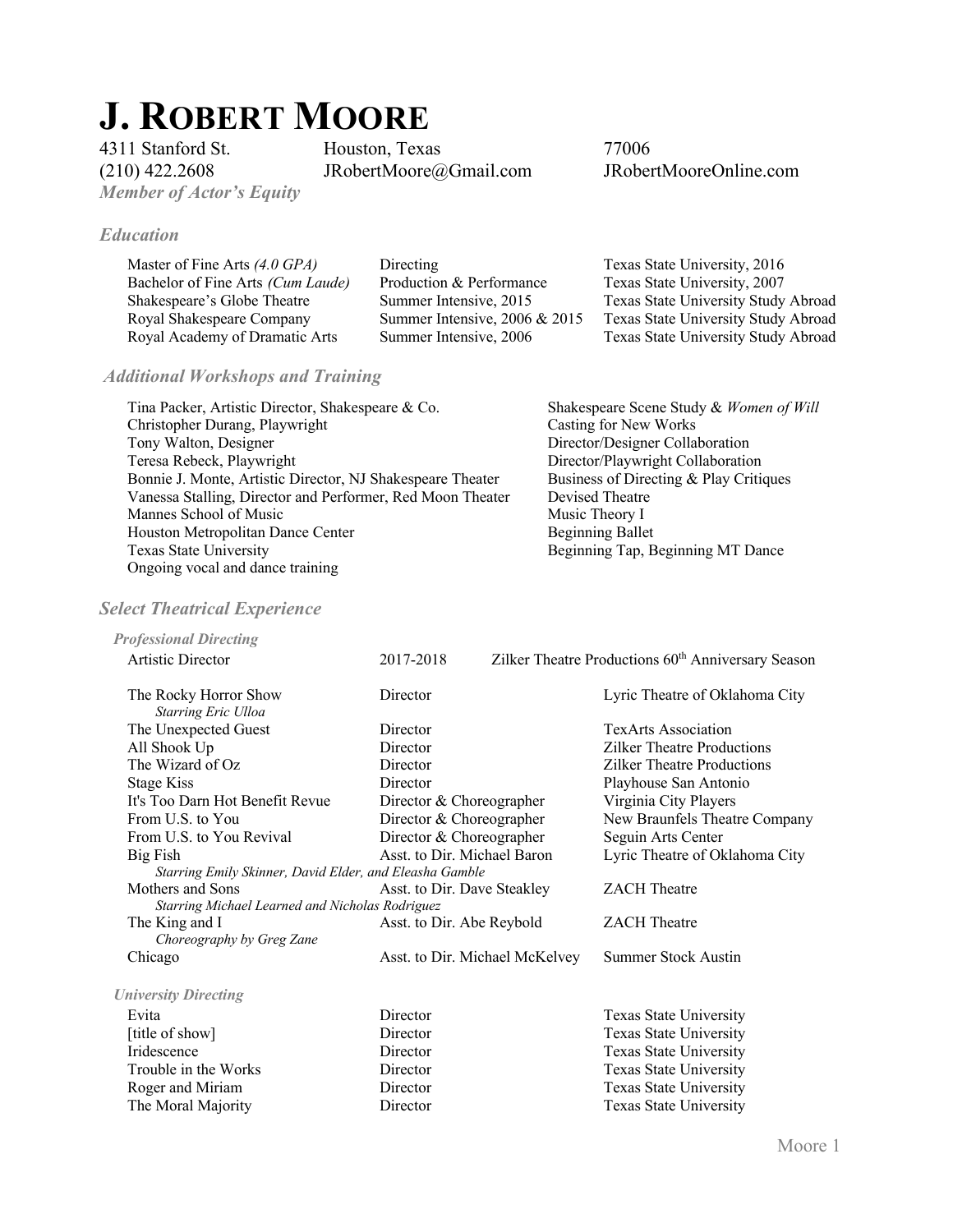Here We Are **Texas** State University **Texas** State University You're A Good Man, Charlie Brown Director & Choreographer Texas State University Where's Waldo **Director** Director Rogues and Renegades Play Fest *Scenes from* Tartuffe **Director** Director **KCACTF** *(2014 Regional Finalist)*<br>Anything Goes Asst. to Dir. Kaitlin Hopkins Texas State University Rent Asst. to Dir. Kaitlin Hopkins Texas State Universit

Asst. to Dir. Kaitlin Hopkins Texas State University

## *Directing Awards and Recognitions*

| SDC Foundation   | Observership Class Member, $2016 - 2017$                       |
|------------------|----------------------------------------------------------------|
| Stage Kiss       | Alamo Theatre Arts Council Award Winner, Best Director, 2016   |
|                  | Alamo Theatre Arts Council Award Winner, Best Production, 2016 |
| The Wizard of Oz | Broadway World Austin Nominee, Best Director 2017              |
| All Shook Up     | Broadway World Austin Nominee, Best Director 2018              |

#### *Professional Performance*

Phish New Year's Eve 2011 Featured Dancer Feature Madison Square Garden O Night Divine Jaspar York Theater *Off B'way*  Almost Adults **Brian** Brian Manhattan Repertory The Laramie Project **Stephen Belber** Mystic Vision Players Ellis Island Nat'l Tour **Hiordis Deiter** American Family Theatre Matilda The Musical Ms. Trunchbull ZACH Theatre The Santaland Diaries Elf ZACH Theatre Buyer and Cellar **Alex More CACH Theatre** *CACH Theatre* Peter and the Starcatcher . Black 'Stache ZACH Theatre ZACH Unplugged Featured Soloist ZACH Theatre The Rocky Horror Show Dr. Frank 'N' Furter Lyric Theatre of Oklahoma City Big Fish Featured Ensemble Lyric Theatre of Oklahoma City Billy Elliot Featured Ensemble Lyric Theatre of Oklahoma City Waiting for Godot **Lucky** Lucky **Classic Theater of San Antonio** She Stoops to Conquer George Hastings Classic Theater of San Antonio Twelfth Night<br>
The Santaland Diaries<br>
The Santaland Diaries<br>
Elf

Elf

Classic Theater of San Antonio Dracula's Daughter's Premier Dracula Virginia City Players The Importance of Being Earnest Algernon Seguin Arts Center My Fair Lady **Seguin Arts Center** Zoltan Kaparthy **Seguin Arts Center** 

### *University Performance*

A Flea in Her Ear **Exas State University** Etienne Texas State University Anything Goes **Lord Evelyn Oakleigh** Texas State University A Chorus Line Texas State University Richie Walters Texas State University You're a Good Man, Charlie Brown Snoopy Texas State University The Rocky Horror Show Riff Raff Texas State University Picasso at the Lapin Agile Picasso Picasso Texas State University Candlestein Candlestein Texas State University The Next Amendment Sydney Sydney Texas State University The Rover **Ensemble** Ensemble Texas State University Godspell Lamar/Gregory Texas State University Roosters **Texas State University** Hector **Texas State University** 

Elf Public Theater of San Antonio Grease **Danny Zuko** New Braunfels Theatre Company The Fantasticks Matt Matt San Marcos Performing Arts Assn.

*Performance Awards and Recognitions*

Buyer and Cellar **Austin Critics' Table Award Nomination**, Best Actor, 2016 Broadway World Award Nomination, Best Actor, 2016 Peter and the Starcatcher **Austin Excellence in Theatre Award Nomination**, Best Actor, 2015 Austin Critics' Table Award Nomination, Best Actor, 2015 Broadway World Award Nomination, Best Actor, 2015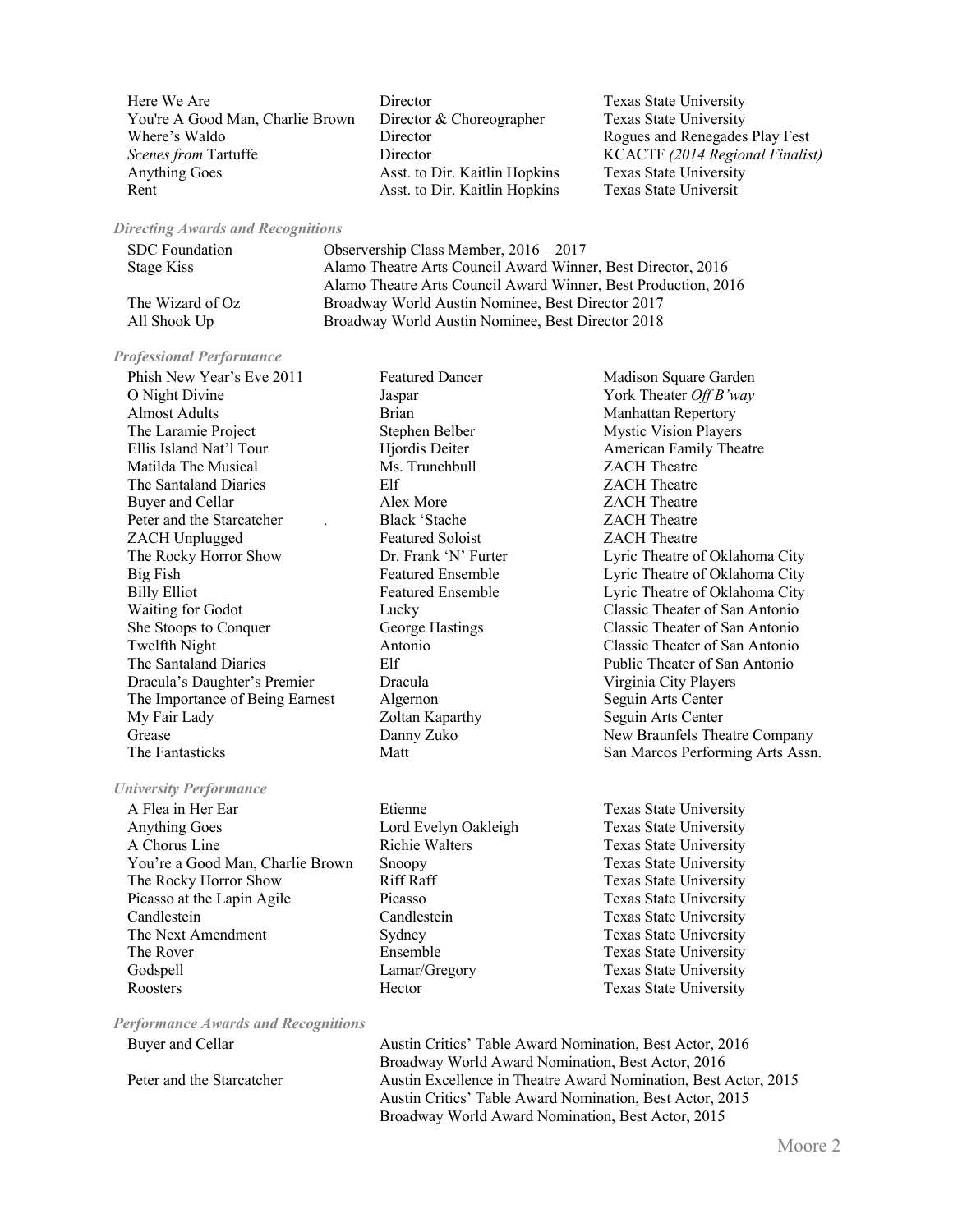| <b>Anything Goes</b> | Ramsey Award Winner, Best Supporting Actor, 2014                     |
|----------------------|----------------------------------------------------------------------|
| The Laramie Project  | Perry Award Nomination, Best Supporting Actor, 2011                  |
| Waiting for Godot    | Alamo Theatre Arts Council Award Winner, Best Supporting Actor, 2009 |

*Devised and Site-Specific Theatre* 

| Flip the Script                                                                              | Director/ Company Member | McNay Museum of Art    |  |  |
|----------------------------------------------------------------------------------------------|--------------------------|------------------------|--|--|
| Devised in conjunction with the "Transamerica/n: Gender, Identity, Appearance Today" Exhibit |                          |                        |  |  |
| Luck of the Draw                                                                             | Company Member           | Stonewall Nightclub    |  |  |
| A 360 degree storytelling experiment set in various locations inside a popular nightclub     |                          |                        |  |  |
| Scenes from 4.48 Psychosis                                                                   | Director                 | Texas State University |  |  |
| A site specific promenade piece guiding audience members through institutional hallways      |                          |                        |  |  |

## *Related Production Credits*

| <b>Unexpected Guest</b>         | Costume, Set, Props Coordination TexArts Association |                                   |
|---------------------------------|------------------------------------------------------|-----------------------------------|
| A Christmas Carol               | Tech Asst. to Dave Steakley                          | <b>ZACH</b> Theatre               |
| Ellis Island Stories/ U.S. Tour | Dance Captain                                        | American Family Theatre           |
| The Wizard of Oz                | Costume Coordination                                 | <b>Zilker Theatre Productions</b> |
| The Producers                   | Costume Coordination                                 | Circle Arts Theatre               |
| Virginia City Vaudeville        | Costume Coordination                                 | Virginia City Players             |
| All My Sons                     | Costume Design                                       | Classic Theatre of San Antonio    |
| You're a Good Man Charlie Brown | Costume & Set Design                                 | Texas State University            |
| From U.S. To You                | Costume & Set Design                                 | New Braunfels Theatre Company     |
| My Fair Lady                    | Millinery & Hair Design                              | Seguin Arts Center                |
| The Learned Ladies              | Hair and Wig Style & Design                          | Texas State University            |
| A Little Night Music            | Hair and Wig Style & Design                          | Texas State University            |
| King Lear                       | Hair and Wig Style & Design                          | Texas State University            |
| The Night of the Iguana         | Hair and Wig Style & Design                          | Texas State University            |
| Don Giovanni                    | Hair and Wig Style & Design                          | Texas State Opera Theatre         |
|                                 |                                                      |                                   |

## *Teaching*

and potential pitfalls.

| Pre-Professional Conservatory Guest Lecturer                                               | <b>ZACH</b> Theatre | 2019 |
|--------------------------------------------------------------------------------------------|---------------------|------|
| Class Overview: A series of drop in lectures including college audition monologue          |                     |      |
| critiques, middle school scene study, theatre warm up games, and audience connection work. |                     |      |

Auditioning for Musical Theatre Workshops Zilker Theatre Productions 2017 - 2018 Course Overview: Headshot and resume requirements, audition attire, preparation techniques, mechanics of the slate, acting the song, what to expect in the audition room, tips and tricks for success.

| Beginning Acting TH1364                                                                                                                                                | Texas State University | 2015 - 2016 |
|------------------------------------------------------------------------------------------------------------------------------------------------------------------------|------------------------|-------------|
| Course overview: Actor warm ups, audition procedures and techniques, headshots and                                                                                     |                        |             |
| resumes, theater architecture and vocabulary, Stanislavski overview, dramatic and comedic<br>monologue work, duet scene study, final showcase creation and rehearsals. |                        |             |
| "Getting Started in New York: A New Actor's Guide"                                                                                                                     | Texas State University | 2014        |
| Workshop Overview: A comprehensive guide for young performers planning to move to                                                                                      |                        |             |
| New York City, with a focus on acclimating to the lifestyle, including saving money, finding                                                                           |                        |             |

Pre-school Alternative Instructor The New York Kids Club 2007, 2012 Semester Overview: Life skills for young children, arts familiarity and appreciation, sports and motor skill workshops, intrapersonal skills and communication development, special events planning and entertainment.

an apartment, using subways and busses, obtaining a suitable a day job, making friends,

*Publications, Conferences, Presentations, and Panels*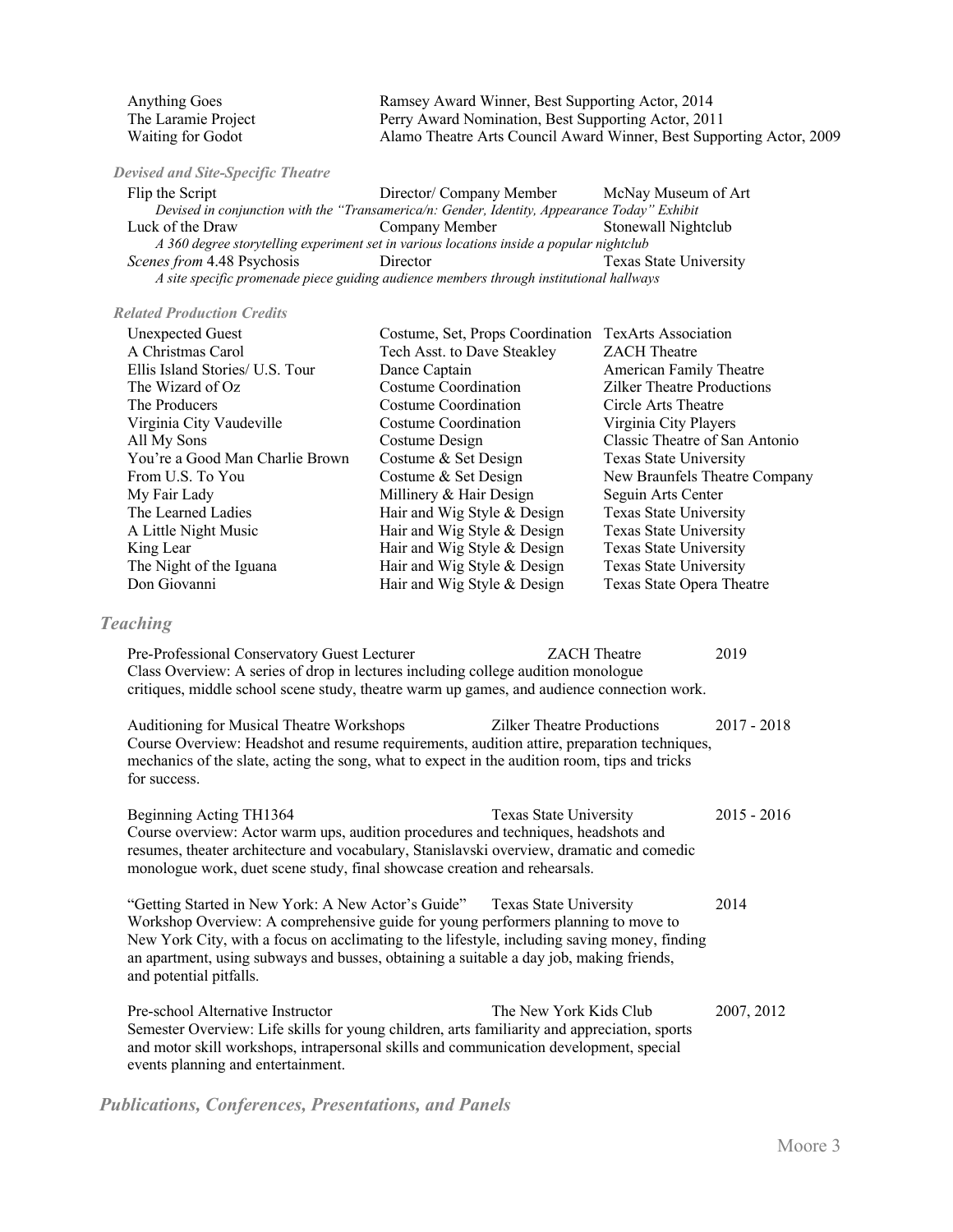| <b>USITT Director Designer Collaboration Panel</b><br>An exploration of the challenges in the professional director and designer relationship for<br>student theatre practitioners at the United States Institute for Theatre Technology conference.                                                              |                                                                                                                                                                | 2019                   |
|-------------------------------------------------------------------------------------------------------------------------------------------------------------------------------------------------------------------------------------------------------------------------------------------------------------------|----------------------------------------------------------------------------------------------------------------------------------------------------------------|------------------------|
| <b>USITT Resume Workshop</b><br>An opportunity for conference attendees to have professional resumes critiqued by a director<br>and production manager for use in the job market.                                                                                                                                 |                                                                                                                                                                | 2019                   |
| The Director's Approach to "All Shook Up"<br>A series of presentations for the board of Zilker Theater Productions aimed at a<br>company-wide understanding of the creative origins and production plans for a large musical.                                                                                     |                                                                                                                                                                | 2018                   |
| The International Journal of Music and Performing Arts<br>Published article "The Artwork of the Future: Wagner and Evita" Vol. 3 No. 2                                                                                                                                                                            |                                                                                                                                                                | 2016                   |
| Texas State International Research Conference<br>Paper presentation of "The Bold, The Beautiful, The Bacchae: Camping Up a Classic"                                                                                                                                                                               |                                                                                                                                                                | 2015                   |
| Introduction to Design, Evita Collaboration Panel<br>Moderated discussion with the creative team of Texas State University's Evita for design<br>students.                                                                                                                                                        |                                                                                                                                                                | 2015                   |
| ZACH Theatre "Getting to know the Actor" Q and A<br>Moderated discussion with ZACH Theater staff detailing the actor's experience of working<br>at the theater.                                                                                                                                                   |                                                                                                                                                                | 2015                   |
| Texas Educational Theatre Association<br>Production presentation of Candlestein, a children's musical.                                                                                                                                                                                                            |                                                                                                                                                                | 2006                   |
| <b>Scholarships</b>                                                                                                                                                                                                                                                                                               |                                                                                                                                                                |                        |
| Supple Presidential Scholarship<br>Supple Endowment for Musical Theatre<br>Department of Theatre and Dance Scholarship<br>Graduate College Scholarship<br>Patti Strickel Harrison Foundation Scholarship<br>Alamo Kiwanis Club Scholarship                                                                        | 2015/2016 Academic Year<br>2015/2016 Academic Year<br>2015/2016 Academic Year<br>2014/2015 Academic Year<br>2014/2015 Academic Year<br>2004/2005 Academic Year |                        |
| <b>Academic Awards and Recognitions</b>                                                                                                                                                                                                                                                                           |                                                                                                                                                                |                        |
| Graduate Degree (4.0 GPA)<br>Phi Kappa Phi Honor Society Membership<br>Alpha Chi Honor Society Membership<br><b>KCACTF Directing Finalist</b><br>Elevation from M.A. To M.F.A. Candidate<br>Undergraduate Degree Cum Laude (3.52 GPA)<br>Alpha Lambda Delta Honor Society Membership<br>Undergraduate Dean's List | Spring 2017<br>Spring 2015<br>Fall 2015<br>Spring 2014<br>Spring 2014<br>Fall 2007<br>Spring 2005<br>Spring 2005, Fall 2005,<br>Spring 2006, Fall 2007         |                        |
| <b>Community Outreach</b>                                                                                                                                                                                                                                                                                         |                                                                                                                                                                |                        |
| TxState University Stage Management Final Volunteer<br>Austin High School Musical Theater Award Presenter                                                                                                                                                                                                         | San Marcos, TX<br>Austin, TX                                                                                                                                   | Dec. 2018<br>Mar. 2018 |

ZTP @ The Trail of Lights Performer and Organizer Austin, TX Dec. 2017 Bradley Middle School "10 Minute Play Festival" Judge San Antonio, TX May 2017